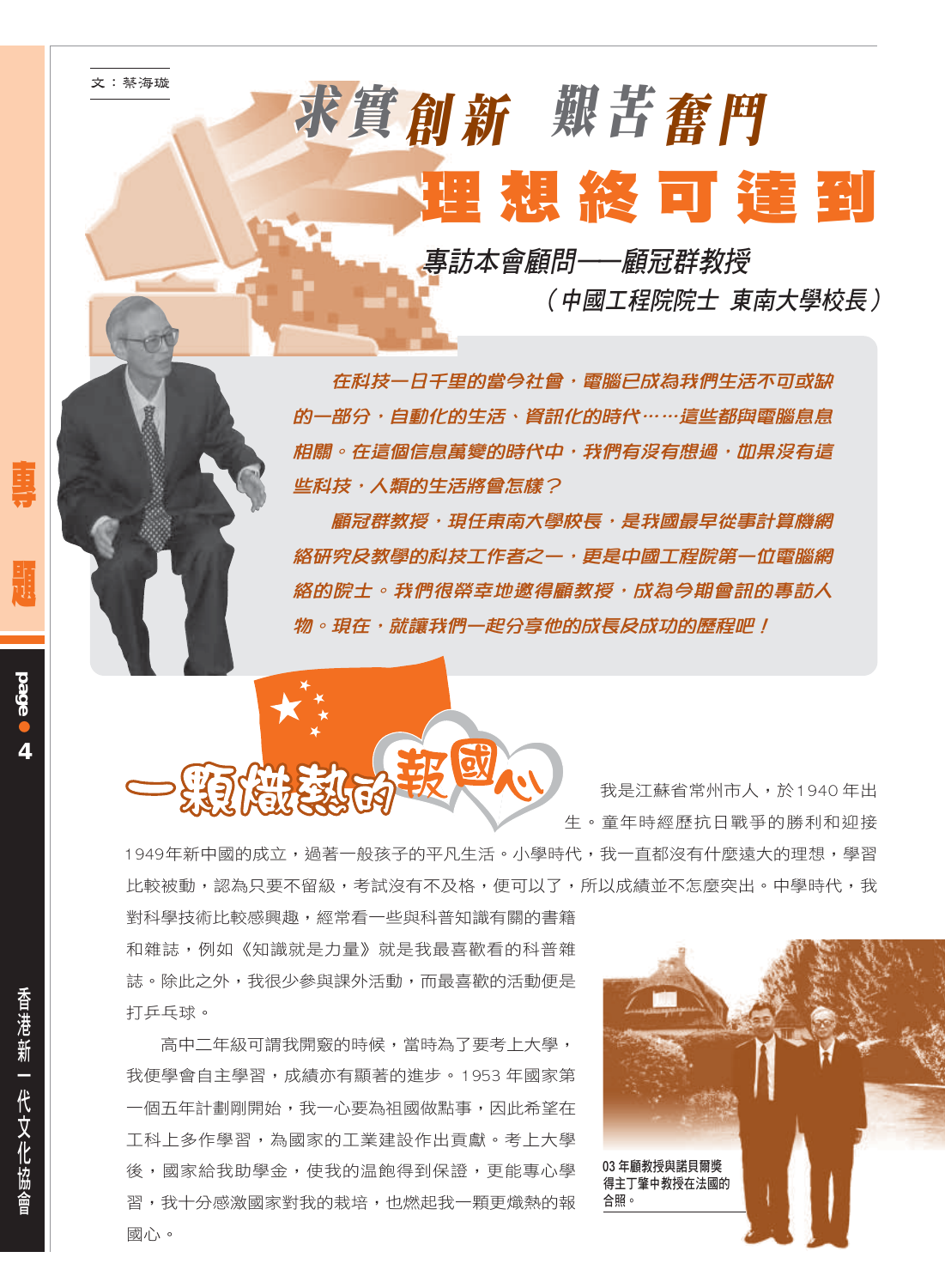1956年,我成功考上南京航空學院(現南 京航空航天大學),在老師的指引下,我選讀 了航空儀表和陀螺表狺門專業。於1957年,我轉讀 於南京工學院(東南大學的前身),主修熱力發電廠專業, 因為有四位全國知名的教授在狺裡任教,包括曾當過南京工學院院 長、名譽院長的錢鐘韓教授。我一直都很嚮往能在著名的學者指導

下學習,因此我也特別用心地學習狺門專業。

成功

 $\mathbf{N}$ 

1960年,南京丅學院開辦了一個新的專業,是一個高新技術的專業——雷腦技術。那時 學校安排了學生轉修電腦技術,因此就讀大三的我也在領導的安排下轉修狺一新的專業。我 於1962年8月大學畢業,期間六年讀了兩所大學,修讀了三個專業。

我國在電腦研究方面始於1956年,而我在1960年轉修時感到頗困難和吃力,因為當時 的教科書和參考書都很少。幸運地,我得到王能斌教授的指導,他嚴謹的學風、對電腦科學 的敏感、優秀的研究能力和對我們寬厚的支援,使我們在雷腦的研究方面不斷地實踐,得到 較為顯著的成果,繼而令我愛上電腦的研究和開發工作,奠定了我日後的研究道路。

科學研究離不開艱苦奮鬥、實事求事的精神。在科研工作的過程中,我確實遇到了很多 困難――如技術上的困難、協調上的困難、資金籌集的困難……等。然而,我總是相信艱苦地 磨練,堅守科學技術的發展方向去研究和開拓,總會取得成功的。因此,要敢於爭取新的專 案,並努力將之完成。我是在狺樣的經歷下取得科研成果的。要克服困難,必須要有思想準 備。第一要靠個人的努力、意志去克服和堅持;第二是要靠集體的智慧,與同伴一起研究、 討論,要集合大家的智慧去完成、相互扶持和啟發。狺樣,離成功的道路便不遠矣!



我自小喜愛乒乓球運動,除了雷腦的研究外,打乒乓球 是我另一項最喜愛的活動。1958年,我還曾當選過國家二 級乒乓球運動員呢!

在50年代,中國有很多居民俱樂部均設有乒乓球室提供給青年人進行 聯誼活動,很多青少年學生一有空便會相約到俱樂部活動、聯誼、打乒乓 球。由於乒乓球活動佔地不多,而且兩個人便可以進行,因此在中國是非常 普及的。我想,中國的乒乓球能在世界打出名堂也就因這個緣故。

**page** 

5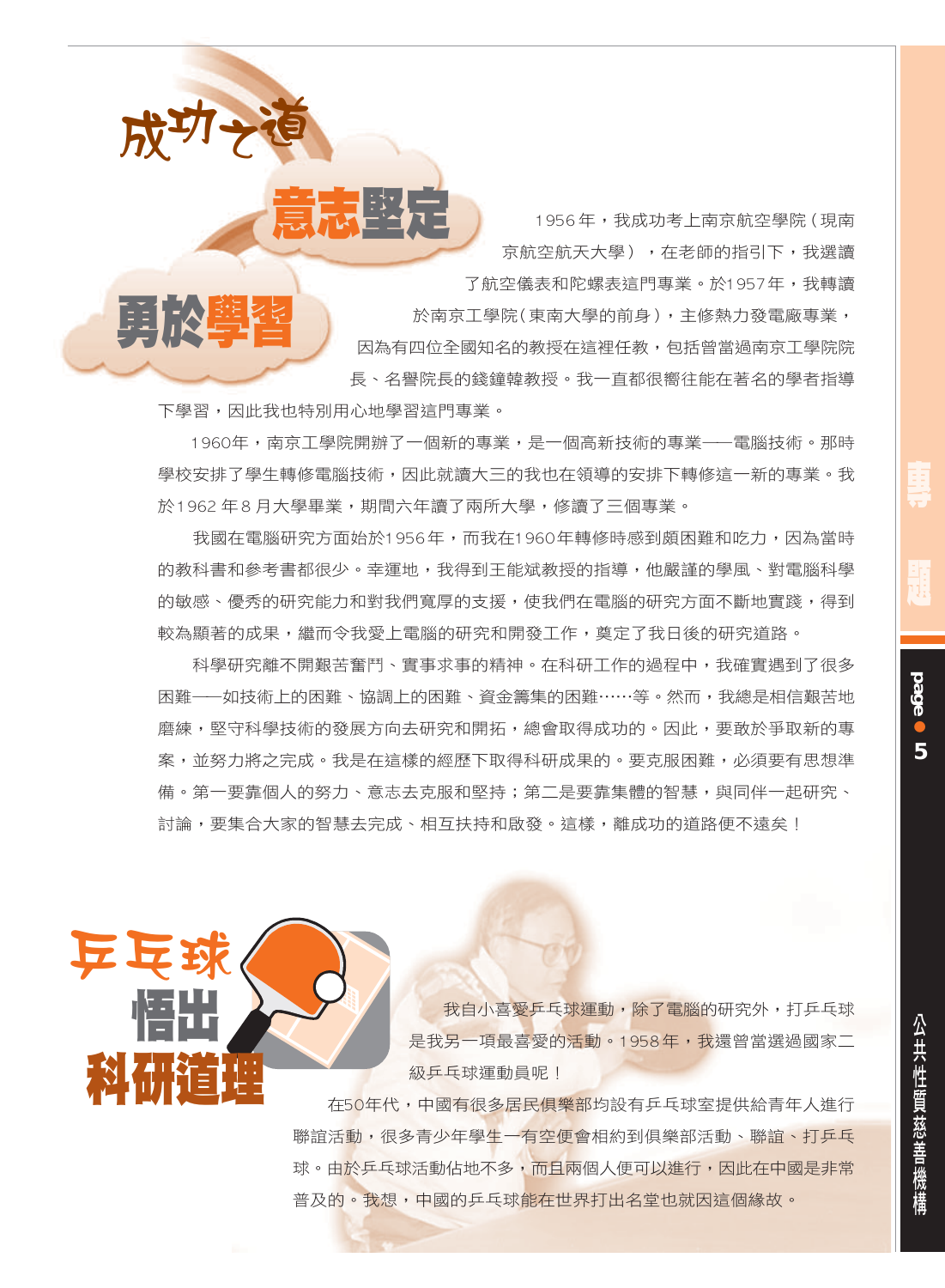

顧教授在乒乓球桌上顯英姿。

乒乓球運動令我領略成功的秘訣——必需要有堅強的意 志和刻苦耐勞的精神。乒乓球比賽,渾動昌都希望自己能夠 勝出,誰也不願意服輸,誰也想踏上冠軍的頒獎台,那麼便 要有不肯服輸的精神和堅強的意志。科學研究就和乒乓球比 **謇很相似,比謇是一場一場的比試,勝出一場後,還要繼續** 挑戰下一場;科學研究專案則是一個一個不斷的實踐和探 索,才能提高研究的水平,必須靠堅強的意志才能取得成 果。我認為打球和科研、學習是融會貫通的,兩者均能磨練 意志,是打開成功之門的第一條鑰匙。

顧教授-直熱愛乒乓球運動,年少時 曾多次擔任乒乓球球隊的領隊:

| 中學    | 常州市一中校代表       |
|-------|----------------|
| 大學    | 南京工學院學生乒乓球隊隊長  |
| 1958年 | 國家二級乒乓球運動員     |
| 大學畢業後 | 南京工學院教工乒乓球隊隊長、 |
|       | 玄武區乒乓球隊隊長      |

和東南大學结下不解綠

顧教授自1957年入讀東南大學之後,便與她結下了 不解之緣。1962年大學畢業後,顧教授留校繼續其在雷 腦領域的科研工作,歷任東南大學電腦網路和通信研究室 主任、電腦科學與工程系主任、東南大學副校長,而當上 東南大學的校長之職至今已有六年多的光景。他一直為成 為東南大學的一份子感到驕傲和自豪。



我於1997年10月起開始出任東南大學的校 長,自此之後,我只有百分之二十的時間用於科學 研究和教學的工作上,其餘時間均用於處理校政。 常校長是一種奉獻,要犧牲很多休息時間,要為全 校三萬多名學生和一萬多名教職工服務,要處理很 多複雜的行政事務。

「嚴謹求實 團結奮進」是東南大學的校風。 這種優良的傳統學風一直貫徹如一,現在已經超過 一百年了(東南大學的前身為三江師範學堂,創建 於1902年)。我感到非常幸運,能夠在東南大學 這所有優秀學風、氛圍和精神的學校裡學習、成長 和工作。